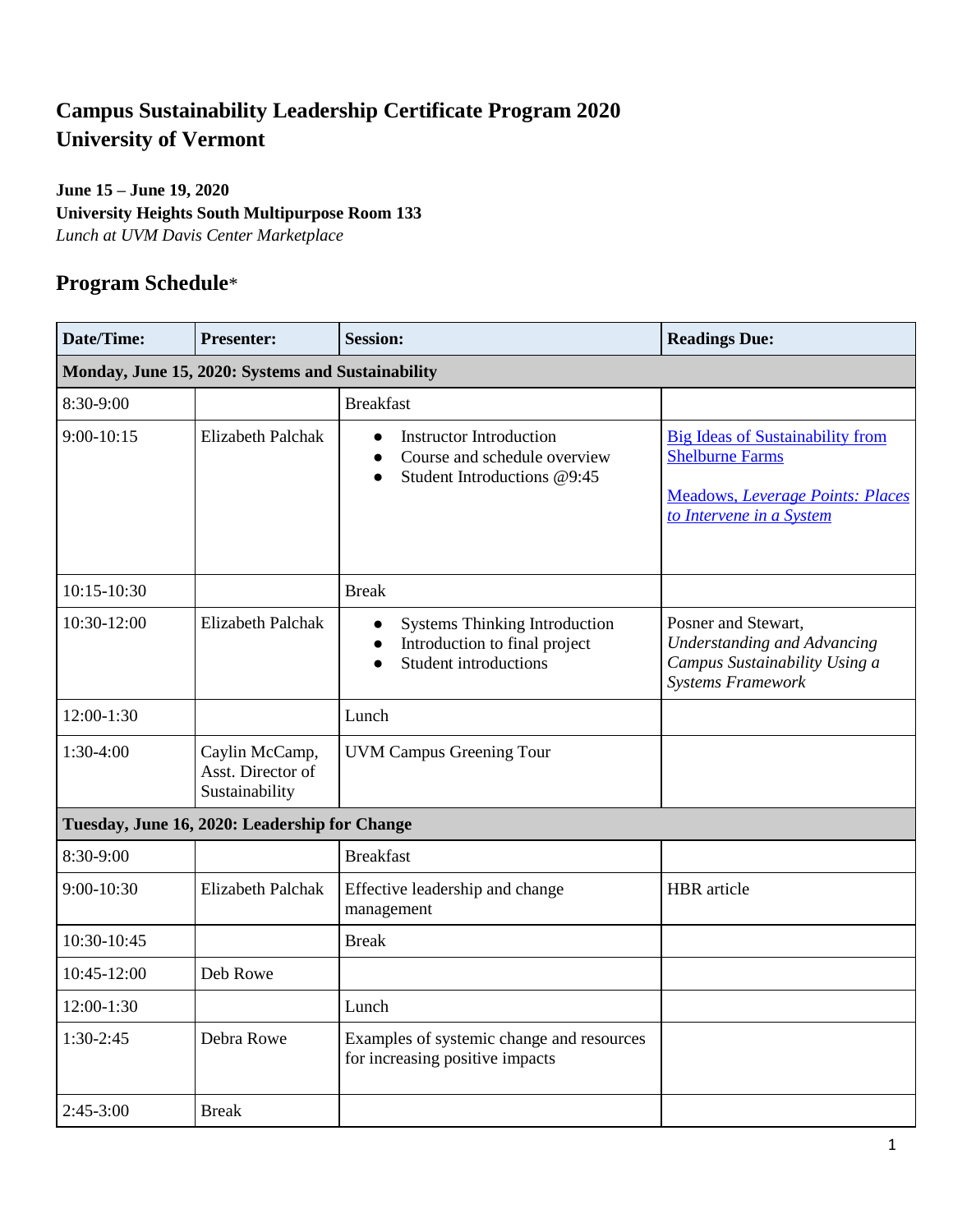| 3:00                                        | Walk to<br>Champlain<br>College |                                                                                                                                                                                                | Meet at Aiken- on the corner of<br>Maple & Summit Street, just<br>across Maple from the UVM<br>Alumni building. |  |  |  |  |
|---------------------------------------------|---------------------------------|------------------------------------------------------------------------------------------------------------------------------------------------------------------------------------------------|-----------------------------------------------------------------------------------------------------------------|--|--|--|--|
| $3:15-4:30$                                 |                                 | Introduction to a "radically pragmatic"<br>academic program<br>Tour of Champlain College                                                                                                       |                                                                                                                 |  |  |  |  |
|                                             |                                 | Christina Erickson, Sustainability<br>Director at Champlain                                                                                                                                    |                                                                                                                 |  |  |  |  |
| Wednesday, June 17, 2020: Campus Operations |                                 |                                                                                                                                                                                                |                                                                                                                 |  |  |  |  |
| 8:30-9:00                                   |                                 | <b>Breakfast</b>                                                                                                                                                                               |                                                                                                                 |  |  |  |  |
| 9:00-10:00                                  | Elizabeth Palchak               | Design thinking for campus sustainability                                                                                                                                                      |                                                                                                                 |  |  |  |  |
| $10:15 - 11:15$                             | Elizabeth Palchak               | <b>Campus Sustainability Experts</b><br>Rich Wolbach - Energy Manager<br>Abby Bleything - Transportation<br><b>Research Center</b><br>Corey Berman - Waste and<br>Recycling Program Supervisor | Thomashow, Nine Elements of a<br><b>Sustainable Campus</b>                                                      |  |  |  |  |
| 10:30-10:45                                 |                                 | <b>Break</b>                                                                                                                                                                                   |                                                                                                                 |  |  |  |  |
| 10:45-12:00                                 | <b>Elizabeth Palchak</b>        | Campus mapping and prototyping                                                                                                                                                                 |                                                                                                                 |  |  |  |  |
| $12:00 - 1:30$                              |                                 | Lunch                                                                                                                                                                                          |                                                                                                                 |  |  |  |  |
| 1:30                                        |                                 | Depart for Chittenden County Solid Waste<br>Materials Recovery Facility (MRF) (Bus<br>pick up at UVM Davis Center Oval)                                                                        |                                                                                                                 |  |  |  |  |
| 4:00                                        |                                 | Bus pick up at Green Mountain Compost for<br>trip back to UVM Davis Center turnaround                                                                                                          |                                                                                                                 |  |  |  |  |
| Thursday, June 18, 2020: Campus Culture     |                                 |                                                                                                                                                                                                |                                                                                                                 |  |  |  |  |
| 8:30-9:00                                   |                                 | <b>Breakfast</b>                                                                                                                                                                               |                                                                                                                 |  |  |  |  |
| $9:00-10:00$                                | Cynthia<br>Thomashow            |                                                                                                                                                                                                |                                                                                                                 |  |  |  |  |
| 10:15-10:30                                 |                                 | <b>Break</b>                                                                                                                                                                                   |                                                                                                                 |  |  |  |  |